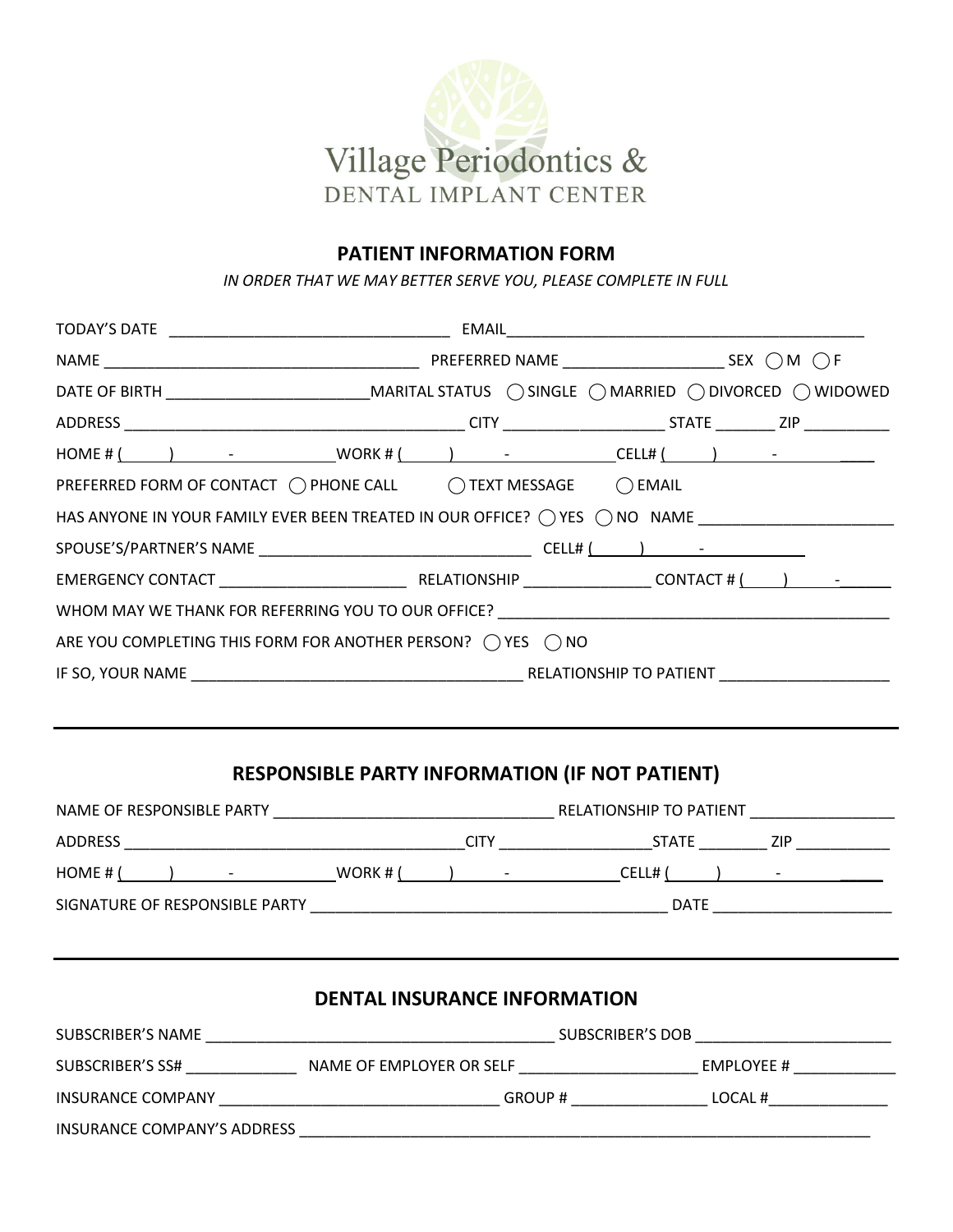|                                 |                                                                                                                | <b>DENTAL HISTORY</b>           |                                  |
|---------------------------------|----------------------------------------------------------------------------------------------------------------|---------------------------------|----------------------------------|
|                                 |                                                                                                                |                                 |                                  |
|                                 | WHAT IS YOUR UNDERSTANDING AS TO WHY YOU WERE REFERRED TO OUR OFFICE? _____________________________            |                                 |                                  |
|                                 | HOW WOULD YOU RATE YOUR ORAL HEALTH 1-10? (1 BEING VERY POOR, 10 BEING VERY HEALTHY) ______________            |                                 |                                  |
|                                 |                                                                                                                |                                 |                                  |
|                                 |                                                                                                                |                                 |                                  |
|                                 | HOW WOULD YOU RATE YOUR CHEWING ABILITY ON A SCALE OF 1-10 (1 BEING VERY POOR, 10 BEING PERFECT) ____          |                                 |                                  |
|                                 |                                                                                                                |                                 |                                  |
|                                 |                                                                                                                |                                 |                                  |
|                                 | ◯ YES ◯ NO ARE YOU APPREHENSIVE ABOUT DENTAL TREATMENT? IF YES, PLEASE EXPLAIN WHAT IS THE CAUSE?              |                                 |                                  |
|                                 |                                                                                                                |                                 |                                  |
|                                 | DATE OF LAST CLEANING ___________________________FREQUENCY OF CLEANINGS OR MAINTENANCE VISIT__________________ |                                 |                                  |
|                                 | HOW OFTEN DO YOU BRUSH YOUR TEETH? _____ DAILY $\bigcirc$ YES $\bigcirc$ NO DO YOU USE DENTAL FLOSS?           |                                 |                                  |
|                                 |                                                                                                                |                                 |                                  |
| $\bigcap$ YES                   | () NO HAVE YOU EVER BEEN TREATED FOR PERIODONTAL DISEASE? SUCH AS: DEEP CLEANINGS, GUM                         |                                 |                                  |
|                                 | GRAFTING, PERIODONTAL SURGERY; IF SO, WHAT TYPE OF TREATMENT AND WHEN? ____________________________            |                                 |                                  |
|                                 |                                                                                                                |                                 |                                  |
|                                 | WHAT IS MOST IMPORTANT TO YOU WITH YOUR ORAL HEALTH? Notified the substitution of the service of the service o |                                 |                                  |
|                                 | HAVE YOU HAD OR DO YOU CURRENTLY HAVE? (PLEASE CHECK YOUR ANSWERS)                                             |                                 |                                  |
| <b>NO</b><br>$()$ YES<br>$($ )  | RECENT PAIN IN MOUTH OR FACE                                                                                   | $\bigcap$ YES $\bigcap$ NO      | TEETH SENSITIVE TO HOT, COLD,    |
| $\bigcirc$ YES<br>$\bigcirc$ NO | <b>BLEEDING GUMS</b>                                                                                           |                                 | <b>SWEET</b>                     |
| $\bigcirc$ YES<br>$\bigcirc$ NO | <b>LOOSE TEETH</b>                                                                                             | $\bigcirc$ YES<br>$\bigcirc$ NO | CLENCHING OR GRINDING OF TEETH   |
| $\bigcirc$ YES<br>$\bigcirc$ NO | <b>BAD BREATH</b>                                                                                              | $\bigcirc$ YES<br>$\bigcirc$ NO | ORTHODONTIC (BRACES) TREATMENT   |
| $\bigcirc$ YES $\bigcirc$ NO    | UNPLEASANT TASTE                                                                                               | $\bigcirc$ NO<br>$\bigcirc$ YES | <b>MOUTH BREATHING</b>           |
| $\bigcirc$ YES<br>$\bigcirc$ NO | <b>FOOD IMPACTION</b>                                                                                          | $\bigcap$ YES $\bigcap$ NO      | POPPING, CLICKING OR SORENESS IN |
| $\bigcirc$ YES $\bigcirc$ NO    | SWELLING OR LUMPS IN MOUTH                                                                                     |                                 | THE JOINTS IN FRONT OF EARS      |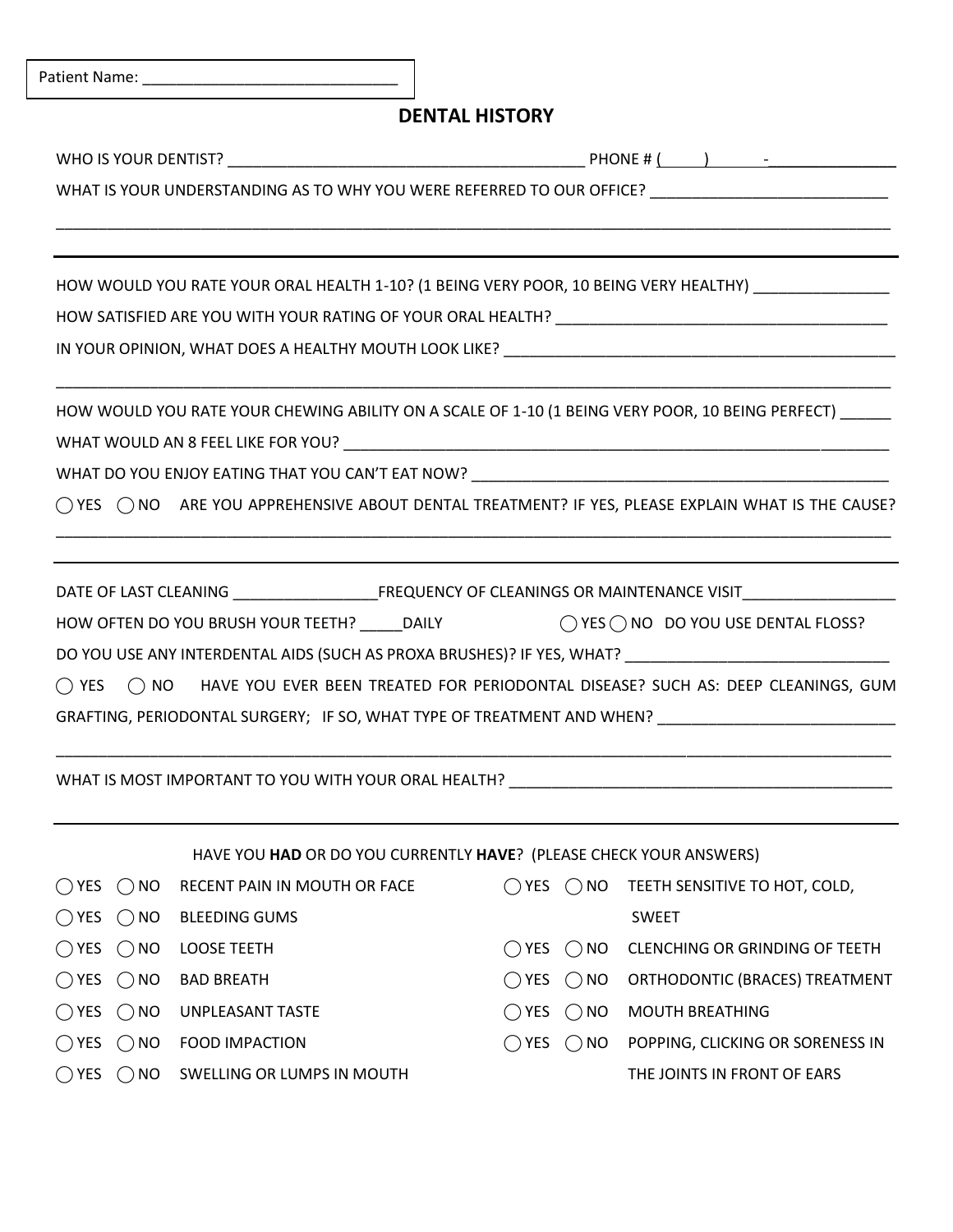Patient Name: \_\_\_\_\_\_\_\_\_\_\_\_\_\_\_\_\_\_\_\_\_\_\_\_\_\_\_\_\_\_\_\_

## **MEDICAL INFORMATION**

|                              | <b>LAST NAME</b><br>FIRST NAME                                                                       |                              |                                                                                   |                            |
|------------------------------|------------------------------------------------------------------------------------------------------|------------------------------|-----------------------------------------------------------------------------------|----------------------------|
| $\bigcirc$ YES $\bigcirc$ NO |                                                                                                      |                              | ARE YOU UNDER THE CARE OF ANOTHER PHYSICIAN? IF YES, WHY? _______________________ |                            |
| $\bigcap$ YES $\bigcap$ NO   |                                                                                                      |                              | HAVE YOU BEEN TOLD YOU NEED TO PREMEDICATE OR TAKE ANTIBIOTICS PRIOR TO A DENTAL  | $\vert \blacktriangledown$ |
|                              |                                                                                                      | <b>MEDICATIONS</b>           |                                                                                   |                            |
|                              | LIST ALL MEDICATIONS YOU ARE CURRENTLY TAKING, INCLUDING SUPPLEMENTS, SUCH AS VITAMINS AND INHALERS. |                              |                                                                                   |                            |
|                              |                                                                                                      |                              |                                                                                   |                            |
|                              |                                                                                                      |                              |                                                                                   |                            |
|                              |                                                                                                      |                              |                                                                                   |                            |
|                              |                                                                                                      |                              |                                                                                   |                            |
|                              | ARE YOU CURRENTLY TAKING OR HAVE YOU TAKEN ANY OF THE MEDICATIONS LISTED BELOW?                      |                              |                                                                                   |                            |
|                              | <b>OSTEOPOROSIS OR BONE STRENGTHENING</b>                                                            |                              | <b>BLOOD THINNER</b>                                                              |                            |
|                              | <b>MEDICATIONS</b>                                                                                   | $\bigcirc$ YES $\bigcirc$ NO | PLAVIX <sup>®</sup> (CLOPIDOGREL BISULFATE)                                       |                            |
| $\bigcirc$ YES $\bigcirc$ NO | FOSAMAX <sup>®</sup> (ALENDRONATE) YRS____ ○ YES ○ NO                                                |                              | <b>ASPIRIN®</b>                                                                   |                            |
| $OYES$ $ONO$                 | ACTONEL <sup>®</sup> (RISEDRONATE) YRS (2) YES (2) NO                                                |                              | EFFIENT <sup>®</sup> (PRASUGREL)                                                  |                            |
| $\bigcirc$ YES $\bigcirc$ NO | BONIVA® (IBANDRONATE) YRS___                                                                         | $\bigcirc$ YES $\bigcirc$ NO | <b>BRILINTA® (TICAGRELOR)</b>                                                     |                            |
| $\bigcirc$ YES $\bigcirc$ NO | AREDIA® (PAMIDRONATE)                                                                                | $\bigcirc$ YES $\bigcirc$ NO | COUMADIN® (WARFRIN)                                                               |                            |
| $\bigcap$ YES $\bigcap$ NO   | PROLIA® (DENOSUMAD)                                                                                  | $\bigcirc$ YES $\bigcirc$ NO | PRADAXA® (DABIGATRAN)                                                             |                            |
| $\bigcirc$ YES $\bigcirc$ NO | ZOMETA® (ZOLEDRONATE)                                                                                | $\bigcirc$ YES $\bigcirc$ NO | XARELTO® (RIVAROXABAN)                                                            |                            |
| $\bigcirc$ YES $\bigcirc$ NO | RECLAST® (ZOLEDRONIC ACID) YRS____ ○ YES ○ NO                                                        |                              | ELIQUIS <sup>®</sup> (APIXABAN)                                                   |                            |
|                              | DATE OF LAST INFUSION                                                                                |                              | IF YES TO COUMADIN, WHAT WAS YOUR LAST INR?                                       |                            |
|                              |                                                                                                      |                              | <b>LAST DATE CHECKED</b>                                                          |                            |
|                              | MEDICATIONS FOR THE TREATMENT OF CONDITIONS, SUCH AS: PSORIASIS, ULCERATIVE COLITIS, AND ARTHRITIS   |                              |                                                                                   |                            |
| $\bigcirc$ YES $\bigcirc$ NO |                                                                                                      |                              |                                                                                   |                            |
| $\bigcirc$ YES $\bigcirc$ NO |                                                                                                      |                              |                                                                                   |                            |
|                              |                                                                                                      |                              |                                                                                   |                            |
| $O$ YES $O$ NO               | <b>STEROIDS</b>                                                                                      |                              |                                                                                   |                            |
| $O$ YES $O$ NO               | <b>METHOTREXATE</b>                                                                                  |                              |                                                                                   |                            |
| $OYES$ $ONO$                 | HAVE YOU BEEN HOSPITALIZED FOR ANY SURGICAL OPERATION OR SERIOUS ILLNESS?                            |                              |                                                                                   |                            |
| $\bigcirc$ YES $\bigcirc$ NO |                                                                                                      |                              | ARE YOU CURRENTLY USING ANY TOBACCO PRODUCTS? IF YES, HOW OFTEN AND FOR HOW LONG? |                            |
| $\bigcirc$ YES $\bigcirc$ NO |                                                                                                      |                              | DO YOU DRINK ALCOHOL? IF YES, AVERAGE DAILY ALCOHOL CONSUMPTION? ________________ |                            |
| $OYES$ $ONO$                 | HAVE YOU EVER HAD TREATMENT FOR DRUG OR ALCOHOL PROBLEMS?                                            |                              |                                                                                   |                            |
| $\bigcirc$ YES $\bigcirc$ NO | ARE YOU ALLERGIC TO ANY DRUGS OR MEDICINE (INCLUDING ANESTHESIA)?                                    |                              |                                                                                   |                            |
|                              |                                                                                                      |                              |                                                                                   |                            |

◯ YES ◯ NO ARE YOU ALLERGIC TO LATEX OR ANY RUBBER PRODUCTS?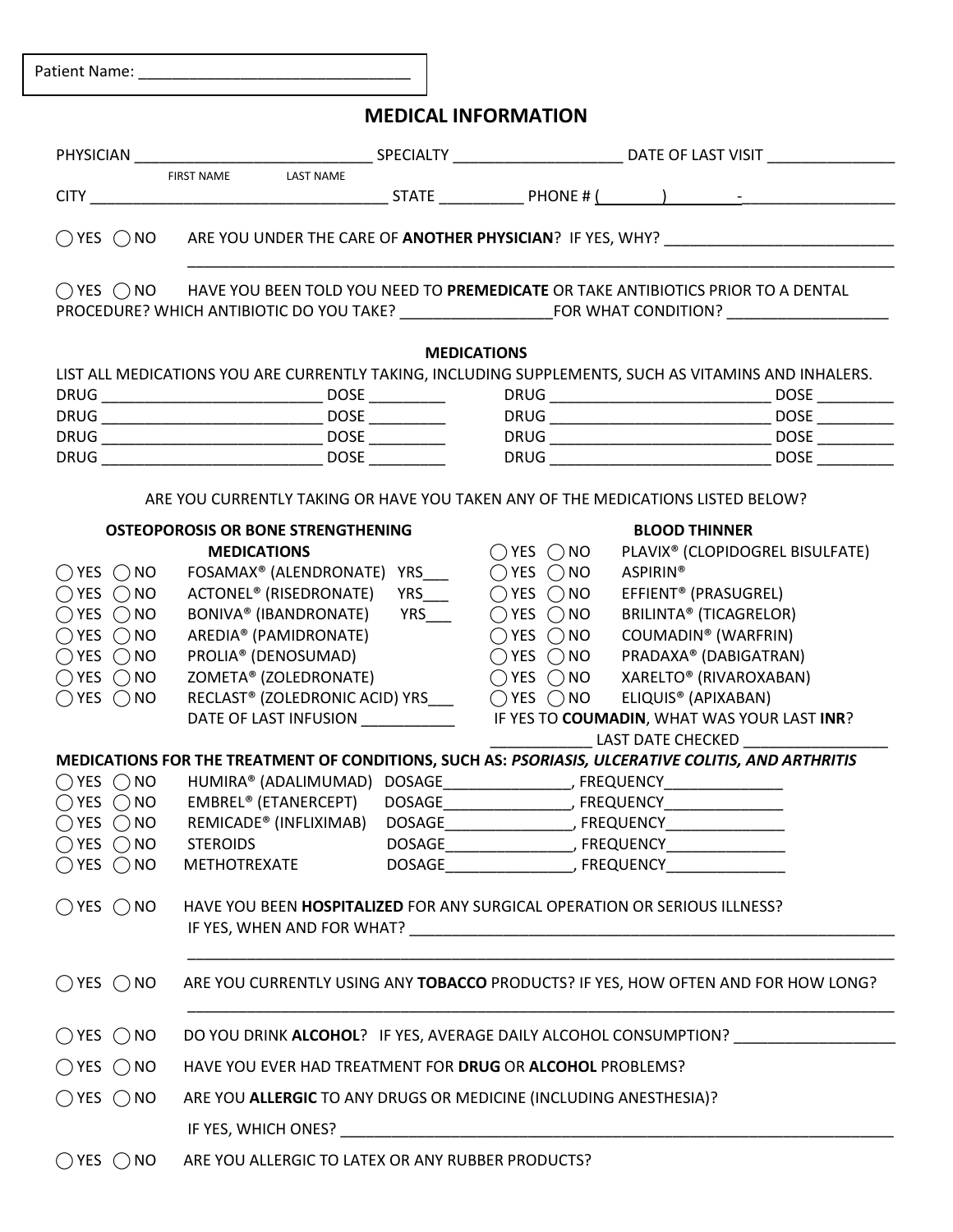### **DO YOU CURRENTLY HAVE OR PREVIOUSLY HAD ANY OF THE FOLLOWING?**

### **CARDIOVASCULAR**  ◯ YES ◯ NO HIGH BLOOD PRESSURE ◯ YES ◯ NO HEART DISEASE IF YES, PLEASE EXPLAIN  $\bigcirc$  YES  $\bigcirc$  NO HEART ATTACK (MI) IF YES, WHEN? ◯ YES ◯ NO MITRA VALVE PROLAPSE/MURMUR ◯ YES ◯ NO CARDIAC PACEMAKER ◯ YES ◯ NO ANGINA/CHEST PAIN ◯ YES ◯ NO HEART INFECTION/ENDOCARDITIS ◯ YES ◯ NO HEART SURGERY/STENTS IF YES, WHEN? ⃝ YES ⃝ NO PERIPHERAL VASCULAR NEUROPATHY  $O$ THER: $\_\_$ **RESPIRATORY**  ◯ YES ◯ NO ASTHMA IF YES, WHAT TRIGGERS IT?  $\bigcap$  YES  $\bigcap$  NO SHORTNESS OF BREATH  $\bigcirc$  YES  $\bigcirc$  NO EMPHYSEMA ◯ YES ◯ NO TUBERCULOSIS ◯ YES ◯ NO CHRONIC OBSTRUCTIVE PULMONARY DISEASE ◯ YES ◯ NO SINUS PROBLEMS  $OTHER:$ **NEUROLOGIC**  ◯ YES ◯ NO FAINTING/SEIZURES ◯ YES ◯ NO EPILEPSY/CONVULSIONS  $\bigcap$  YES  $\bigcap$  NO STROKE IF YES, WHEN? ◯ YES ◯ NO TRANSIENT ISCHEMIC ATTACK (TIAs) ⃝ YES ⃝ NO FIBROMYALGIA ◯ YES ◯ NO TRIGEMINAL NEURALGIA OTHER: **INFECTIOUS DISEASES/IMMUNE PROBLEMS**   $\bigcap$  YES  $\bigcap$  NO ORGAN TRANSPLANT  $\bigcirc$  YES  $\bigcirc$  NO AIDS OR HIV INFECTION ⃝ YES ⃝ NO HEPATITIS: CIRCLE TYPE A B C ◯ YES ◯ NO INFECTIOUS/SEXUALLY TRANSMITED DISEASE

| <b>ENDOCRINE</b> |                              |                                                                  |  |  |
|------------------|------------------------------|------------------------------------------------------------------|--|--|
|                  |                              | $\bigcirc$ YES $\bigcirc$ NO HAS ANY BLOOD RELATIVE HAD DIABETES |  |  |
|                  |                              | ○ YES ○ NO THYROID/PARATHYROID PROBLEMS                          |  |  |
|                  |                              | $\bigcirc$ YES $\bigcirc$ NO LIVER DISEASE                       |  |  |
|                  |                              | ○ YES ○ NO JAUNDICE                                              |  |  |
|                  |                              | ○ YES ○ NO SJOGREN'S SYNDROME                                    |  |  |
|                  |                              | $\bigcirc$ YES $\bigcirc$ NO DIABETES MELLITUS                   |  |  |
|                  |                              | IF YES, WHAT WAS YOUR LAST A1C? ________________                 |  |  |
|                  |                              |                                                                  |  |  |
|                  |                              |                                                                  |  |  |
|                  |                              | <b>CANCER/BLOOD DISORDERS</b>                                    |  |  |
|                  | ○ YES ○ NO CANCER            |                                                                  |  |  |
|                  |                              |                                                                  |  |  |
|                  |                              | $\bigcirc$ YES $\bigcirc$ NO RADIATION OR CHEMOTHERAPY           |  |  |
|                  |                              |                                                                  |  |  |
|                  |                              | $\bigcirc$ YES $\bigcirc$ NO ANEMIA                              |  |  |
|                  |                              |                                                                  |  |  |
|                  |                              | STOMACH/INTESTINAL PROBLEMS                                      |  |  |
|                  |                              | ○ YES ○ NO IRRITABLE BOWEL SYNDROME                              |  |  |
|                  |                              | $\bigcirc$ YES $\bigcirc$ NO COLITIS, DIVERTICULITIS             |  |  |
|                  |                              | ◯ YES ◯ NO CROHN'S DISEASE                                       |  |  |
|                  |                              | $\bigcirc$ YES $\bigcirc$ NO PSUEDOMEMBRANOUS COLITIS            |  |  |
|                  | OTHER: _________             |                                                                  |  |  |
|                  |                              | <b>OTHER</b>                                                     |  |  |
|                  |                              | $\bigcirc$ YES $\bigcirc$ NO SWOLLEN ANKLES                      |  |  |
|                  |                              | $\bigcirc$ YES $\bigcirc$ NO KIDNEY DISORDERS OR STONES          |  |  |
|                  |                              | ○ YES ○ NO ARTHRITIS                                             |  |  |
|                  | $\bigcirc$ YES $\bigcirc$ NO | JOINT REPLACEMENT/JOINT IMPLANTS                                 |  |  |
|                  |                              | $\bigcirc$ YES $\bigcirc$ NO FREQUENTLY TIRED                    |  |  |
|                  |                              | ○ YES ○ NO HAY FEVER/ALLERGIES                                   |  |  |
|                  |                              | ○ YES ○ NO GLAUCOMA                                              |  |  |
|                  |                              | ◯ YES ◯ NO RECENT WEIGHT LOSS                                    |  |  |
|                  | $\bigcirc$ YES $\bigcirc$ NO | ADVERSE REACTIONS TO ANESTHESIA                                  |  |  |
|                  | $\bigcirc$ YES $\bigcirc$ NO | <b>SLEEP APNEA</b>                                               |  |  |
|                  |                              | <b>WOMEN ONLY</b>                                                |  |  |
|                  | $\bigcirc$ YES $\bigcirc$ NO | HAVE YOU HAD A HYSTERECTOMY?                                     |  |  |
|                  | $\bigcirc$ YES $\bigcirc$ NO | ARE YOU ON BIRTH CONTROL PILLS?                                  |  |  |
|                  | ) YES $\bigcap$ NO           | ARE YOU PREGNANT OR THINK YOU MAY BE?                            |  |  |
|                  |                              |                                                                  |  |  |

PLEASE LIST ANY OTHER CONDITION(S) NOT MENTIONED ABOVE:

#### **AUTHORIZATION AND RELEASE**

I CERTIFY THAT I HAVE READ AND UNDERSTAND THE ABOVE INFORMATION AND, TO THE BEST OF MY KNOWLEDGE, ALL QUESTIONS HAVE BEEN ACCURATELY ANSWERED. I UNDERSTAND THAT PROVIDING INCORRECT INFORMATION CAN BE DANGEROUS TO MY HEALTH. I AUTHORIZE THE DENTIST TO RELEASE ANY INFORMATION INCLUDING THE DIAGNOSIS AND THE RECORDS OF ANY TREATMENT OR EXAMINATION RENDERED TO ME OR MY DEPENDENT DURING THE PERIOD OF SUCH DENTAL CARE TO THIRD PARTY PAYERS AND/OR HEALTH PRACTITIONERS.  ${\sf X}$  , and the contract of the contract of the contract of the contract of the contract of the contract of the contract of  ${\sf X}$ 

 $\_$  ,  $\_$  ,  $\_$  ,  $\_$  ,  $\_$  ,  $\_$  ,  $\_$  ,  $\_$  ,  $\_$  ,  $\_$  ,  $\_$  ,  $\_$  ,  $\_$  ,  $\_$  ,  $\_$  ,  $\_$  ,  $\_$  ,  $\_$  ,  $\_$  ,  $\_$  ,  $\_$  ,  $\_$  ,  $\_$  ,  $\_$  ,  $\_$  ,  $\_$  ,  $\_$  ,  $\_$  ,  $\_$  ,  $\_$  ,  $\_$  ,  $\_$  ,  $\_$  ,  $\_$  ,  $\_$  ,  $\_$  ,  $\_$  , \_\_\_\_\_\_\_\_\_\_\_\_\_\_\_\_\_\_\_\_\_\_\_\_\_\_\_\_\_\_\_\_\_\_\_\_\_\_\_\_\_\_\_\_\_\_\_\_\_\_\_\_\_\_\_\_\_\_\_\_\_\_\_\_\_\_\_\_\_\_\_\_\_\_\_\_\_\_\_\_\_\_\_\_\_\_\_\_\_\_\_\_\_\_\_\_\_\_\_\_\_\_\_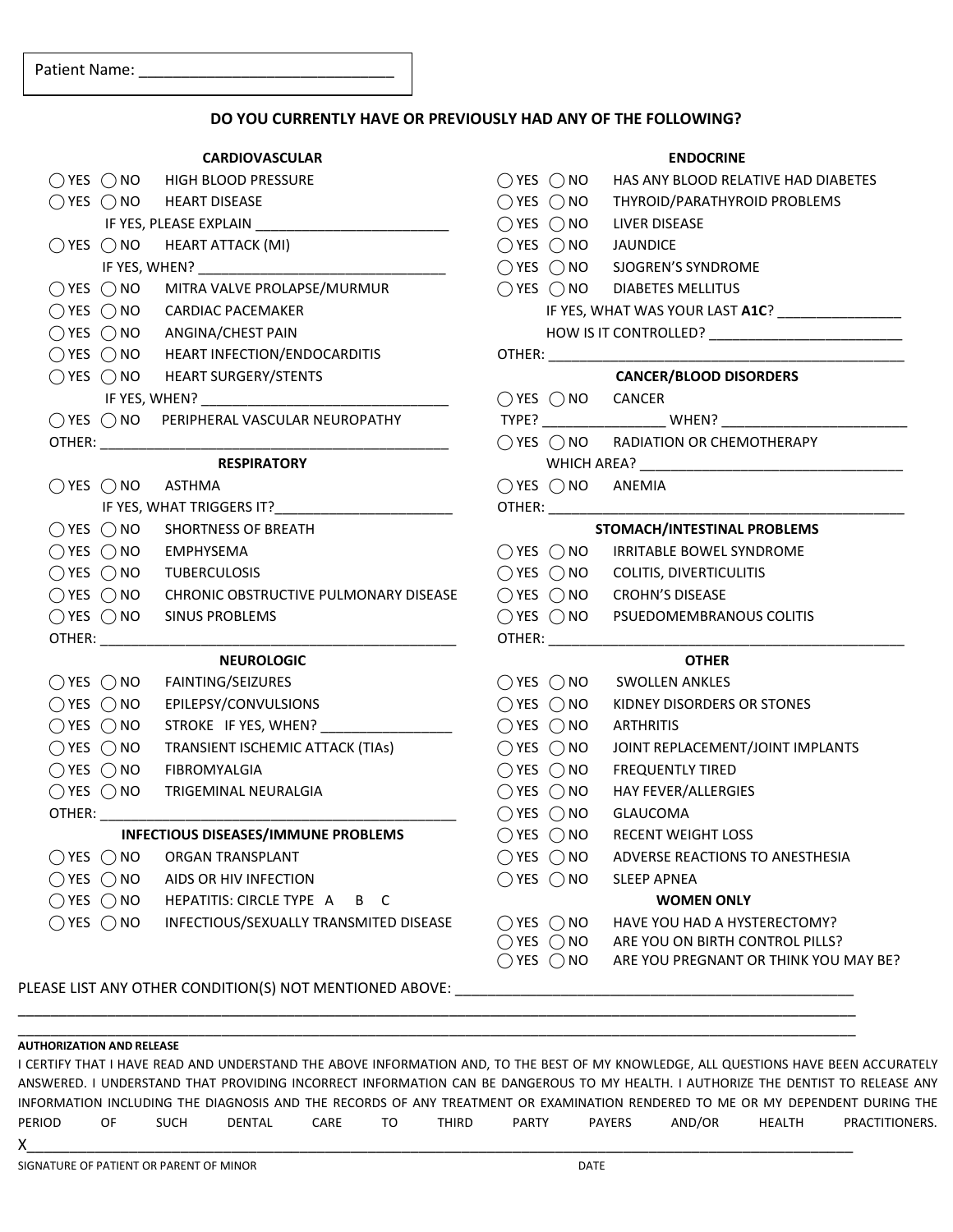### **ACKNOWLEDGEMENT OF RECEIPT OF NOTICE OF PRIVACY PRACTICES**

Notice to Patient:

We are required to provide you with a copy of our Notice of Privacy Practices, which states how we may use and/or disclose your health information. Please sign this form to acknowledge receipt of the Notice. You may refuse to sign this acknowledgement, if you wish.

I acknowledge that I have received a copy of this office's Notice of Privacy Practices.

Please print your name here

Signature

Date

**FOR OFFICE USE ONLY** 

We have made every effort to obtain written acknowledgement of receipt of our Notice of Privacy from this patient, but it could no be obtained because:

 $\square$  The patient refused to sign.

\_\_\_\_\_\_\_\_\_\_\_\_\_\_\_\_\_\_\_\_\_\_\_\_\_\_\_\_\_\_\_

□ Due to an emergency situation, it was not possible to obtain an acknowledgement.

 $\square$  We weren't able to communicate with the patient.

 $\square$  Other (Please provide specific details)

Employee signature Date

HIPAA Acknowledgement of Receipt of the Notice of Privacy Practices This form does not constitute legal advise and covers only federal, not state, law.

 $\Box$  . The contribution of the contribution of  $\Box$  . The contribution of  $\Box$  . The contribution of  $\Box$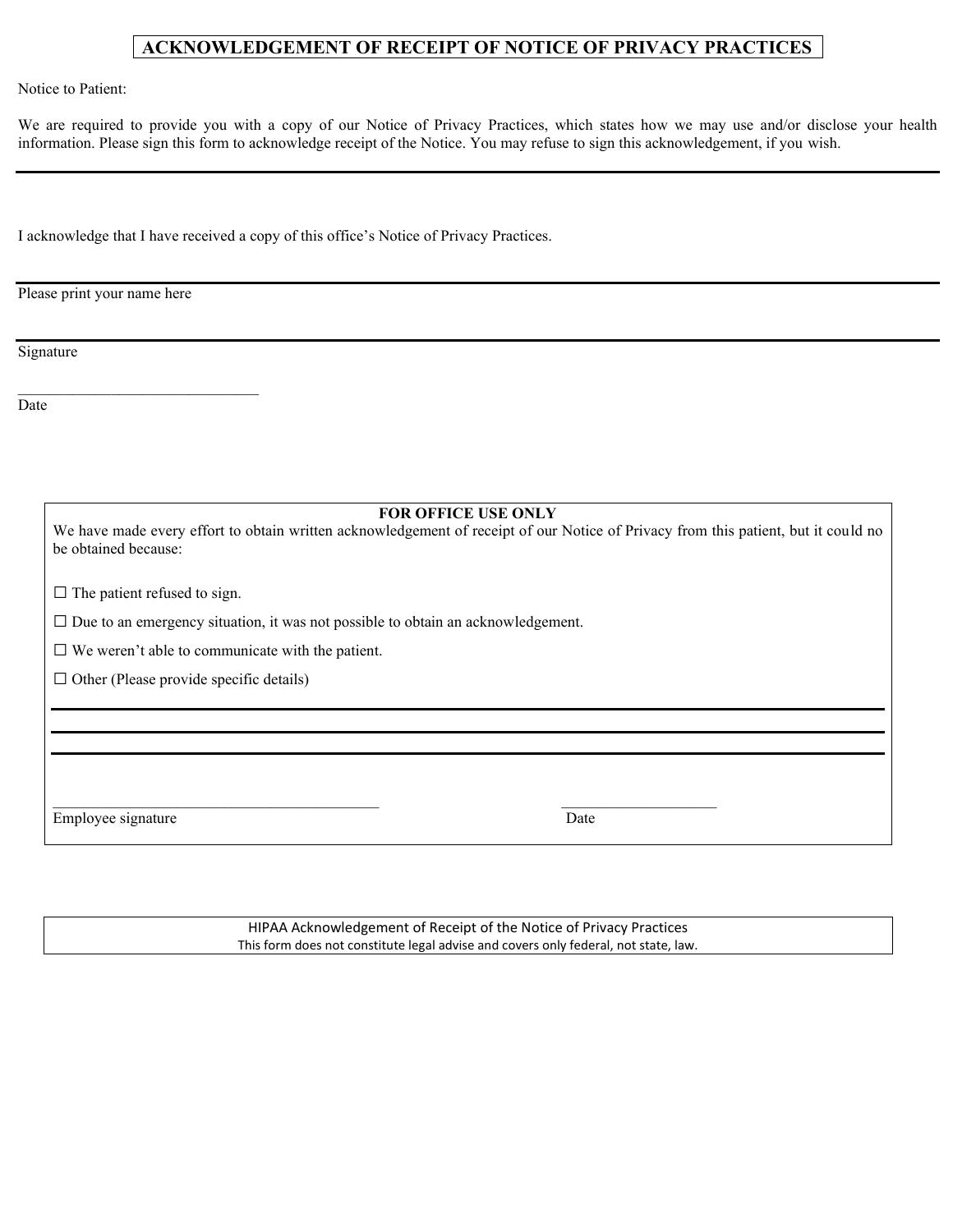#### **THIS NOTICE DESCRIBES HOW HEALTH INFORMATION ABOUT YOU MAY BE USED AND DISCLOSED AND HOW YOU CAN GET ACCESS TO THIS INFORMATION.**  *PLEASE REVIEW IT CAREFULLY.*

State and Federal laws require us to maintain the privacy of your health information and to inform you about our privacy practices by providing you with this notice. We must follow the privacy practices as described below. This notice will take effect January 1, 2010 and will remain in effect until it is amended or replaced by us.

It is our right to change our privacy practices provided law permits the change. Before we make a significant change, this Notice will be amended to reflect the changes and we will make the new Notice available upon request. We reserve the right to make any changes in our privacy practices and the new terms of our Notice effective for all health information maintained, created and/or received by us before the date changes were made.

You may request a copy of our Privacy Notice at any time by contacting or Privacy Officer, Susan. Information on contacting us can be found at the end of this Notice.

### TYPICAL USES AND DISCLOSURES OF HEALTH INFORMATION

We will keep your health information confidential, using it only for the following purposes:

**Treatment:** we may use your health information to provide you with our professional services. We have established "minimum necessary" or "need to know" standards that limit various staff members' access to your health information according to their primary job functions. Everyone on our staff is required to sign a confidentiality statement.

**Disclosure:** We may disclose and/or share your healthcare information with other health care professionals who provide treatment and/or service to you. These professionals will have a privacy and confidentiality policy like this one. Health information about you may also be disclosed to your family, friends and/or other persons you choose to involve in your care, only if you agree that we may do so.

**(a) Right to an Accounting of Disclosures:** You have the right to request an \*accounting of disclosures\* of your protected information if the disclosure was made for purposes other than providing services, payment, and/or business operations. To request this list of accounting of disclosures, you must submit your request in writing to our Privacy Officer. Lists, if requested, will be \$ \_\_\_ for each page and the staff time charge will be \$\_\_\_ per hour including the time required to locate and copy your health information. Please contact our Privacy Officer for a fee and/or for an explanation of our fee structure.

**(b) Right to Request Restriction of PHI:** You may request a restriction on our use and disclosure of PHI, but we are not required to agree to your request. The HITECH Act restricts provider's refusal of an individual's request not to disclose PHI in instances where "the disclosure is to a health plan for purposes of carrying out payment or health operations ( is not for purposes of carrying out treatment); and the PHI pertains solely to a healthcare item or service for which our facility has been paid out of pocket in full.

Payments: We may use and disclose your health information to seek payment for services we provide you. This disclosure involves our business office staff and may include insurance organizations or other businesses that may become involved in the process of mailing statements and/or collecting unpaid balances.

**Emergencies:** We may use and disclose your health information to notify, or assist in the notification of a family member or anyone responsible for your care, in case of any emergency involving your care, your location, your general condition or death. If at all possible we will provide you with an opportunity to object to this use or disclosure. Under emergency conditions or if you are incapacitated we will use our professional judgment to make reasonable inferences of your best interests by allowing someone to pick up filled prescriptions, x-rays, or other similar forms of health information and/or supplies unless you have advised us otherwise.

**Health Operations:** We will use and disclose your health information to keep our office operable. Examples of personnel who may have access to this information include, but are not limited to, our medical records staff, outside health or management reviewers and individuals performing similar activities.

**Required by Law:** We may use or disclose your health information when we are required to do so by law. (Court or administrative orders, subpoena, discovery request or other lawful process) We will use and disclose your information when requested by national security, intelligence and other States and Federal officials and/or if you are an inmate or otherwise under the custody of law enforcement.

Abuse or Neglect: We may disclose your health information to appropriate authorities if we reasonably believe that you are a possible victim of abuse, neglect, or domestic violence or the possible victim of other crimes. This information will be disclosed only to the extent necessary to prevent a serious threat to your health or safety or that of others.

**Public Health Responsibilities:** We will disclose your health care information to report problems with products, reactions to medications, product recalls, disease/infection exposure, and to prevent and control disease, injury and/or disability

> HIPAA Notice of Privacy Practices 2010 This form does not constitute legal advise and covers only federal, not state law.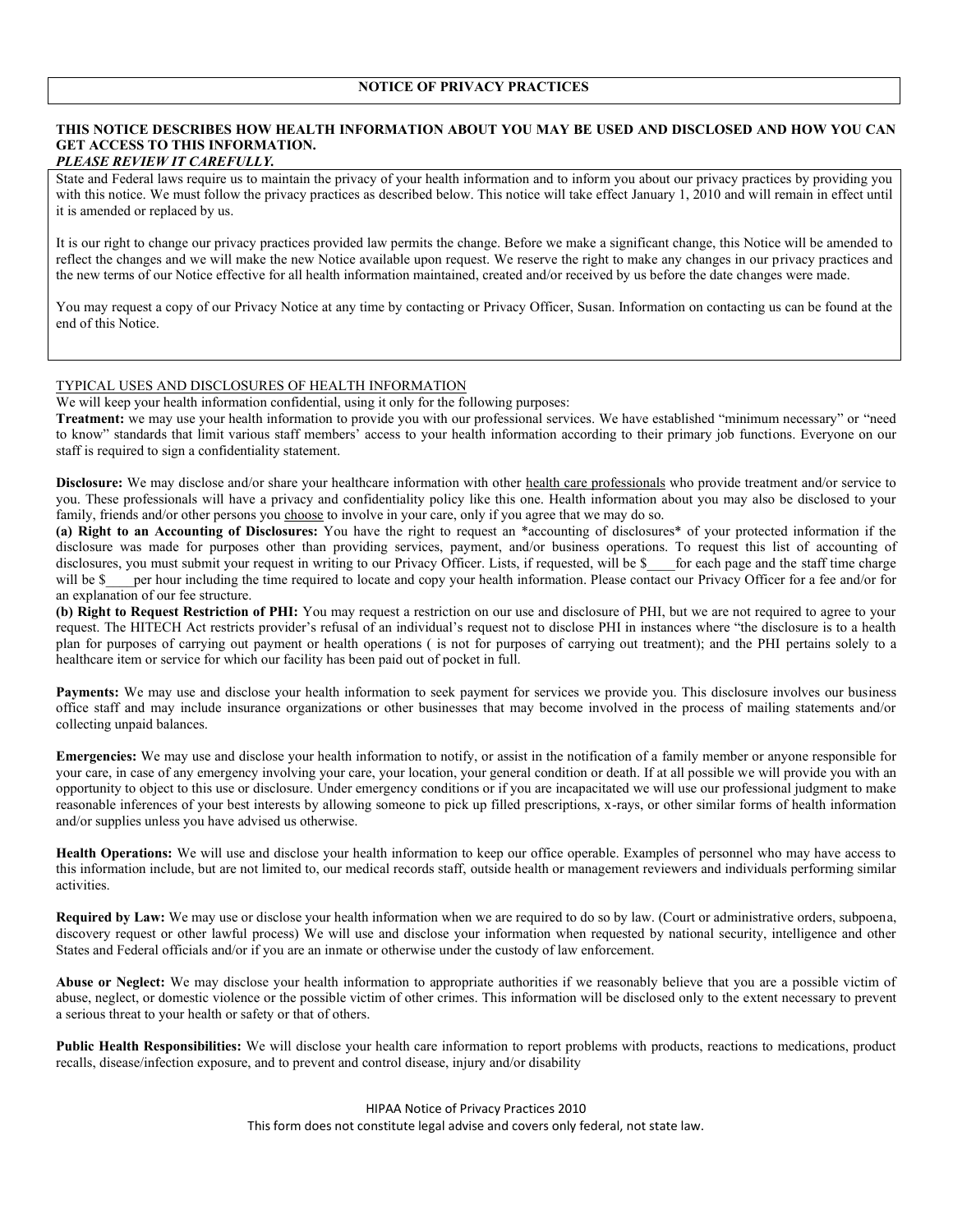**Marketing Health-Related Services:** We will not use your health information for marketing purposes unless we have your written authorization o do so.

**National Security:** The health information of Armed Forces personnel may be disclosed to military authorities under certain circumstances. If the information is required for lawful intelligence, counterintelligence or other national security activities, we may disclose it to authorized federal officials.

**Appointment Reminders:** We may use or disclose your health information to provide you with appointment reminders, including, but not limited to, voicemail messages, postcards or letters.

#### **YOUR PRIVACY RIGHTS AS OUR PATIENT**

**Access:** Upon written request, you have the right to inspect and get copies of your health information (and that of an individual for whom you are a legal guardian.) There will be some limited exceptions. If you wish to examine your health information, you will need to complete and submit an appropriate request form. Contact our Privacy Officer for a copy of the Request Form. You may also request access by sending us a letter to the address at the end of this Notice. Once approved, an appointment can be made o review your records. Copies, if requested, will be \$\_\_\_\_\_for each page and the staff time charged will be \$\_\_\_\_ per hour including the time req per hour including the time required to locate and copy your health information. If you want the copies mailed to you, postage will also be charged. If you prefer a summary or an explanation of your health information, we will provide it for a fee. Please contact our Privacy Officer for a fee and/or for an explanation of our fee structure.

**Amendment:** you have the right to amend your healthcare information, if you feel it is inaccurate or incomplete. Your request must be in writing and must include an explanation of why the information should be amended. Under certain circumstances, your request may be declined.

**Non-routine Disclosures:** You have the right to receive a list of non-routine disclosures we have made of your health care information. (When we make a routine disclosure of your information to a professional for treatment and/or payment purposes, we do not keep a record of routine disclosures: therefore these are not available.) You have the right to a list of instances in which we, or our business associates, disclosed information for reasons other than treatment, payment, or healthcare operations. You can request non-routine disclosures going back 6 years starting on April 14, 2003. Information prior to that date would not have to be released. *(Example: If you request information on May 15, 2004, the disclosure period would start on April 14, 2003 up to May 15, 2004. Disclosures prior to April 14, 2003 do not have to be made available.)* 

**Restrictions:** You have the right to request that we place additional restrictions on our use or disclosure of your health information. We do not have to agree to these additional restrictions, but if we do, we will abide by our agreement. (Except in emergencies) Please contact our Privacy Officer if you want further restrict access to your healthcare information. This request must be submitted in writing.

**Breach Notification Requirements:** Beginning September 23, 2009, in the event unsecured protected information about you is "breached" and the use of the information poses a significant risk of financial, reputable or other harm to you, we will notify you of the situation and any steps you should take to protect yourself against harm due to the breach. We will inform HHS and take any other steps required by law.

### **QUESTIONS AND COMPLIANTS**

You have the right to file a complaint with us if you feel we have not complied with our Privacy Policies. Your complaint should be directed to our Privacy Officer. If you feel we may violate your privacy rights, or if you disagree with a decision we made regarding your access to your health information, you can complain to us. In writing, request a Complaint Form from our Privacy Officer. We support your right to the privacy of your information and will not retaliate in any way if you choose to file a complaint with us or with the U.S. Department of Health and Human Services.

### **HOW TO CONTACT US**

Practice Name: Dennis B. Davis, DMD, MS Privacy Officer: Christene Geller Telephone : 352-259-6799 Address: 12161 CR 103, Suite 101, Oxford, FL 34484 Email: office@villageperiodontics.com

> HIPAA Notice of Privacy Practices 2010 This form does not constitute legal advise and covers only federal, not state law.